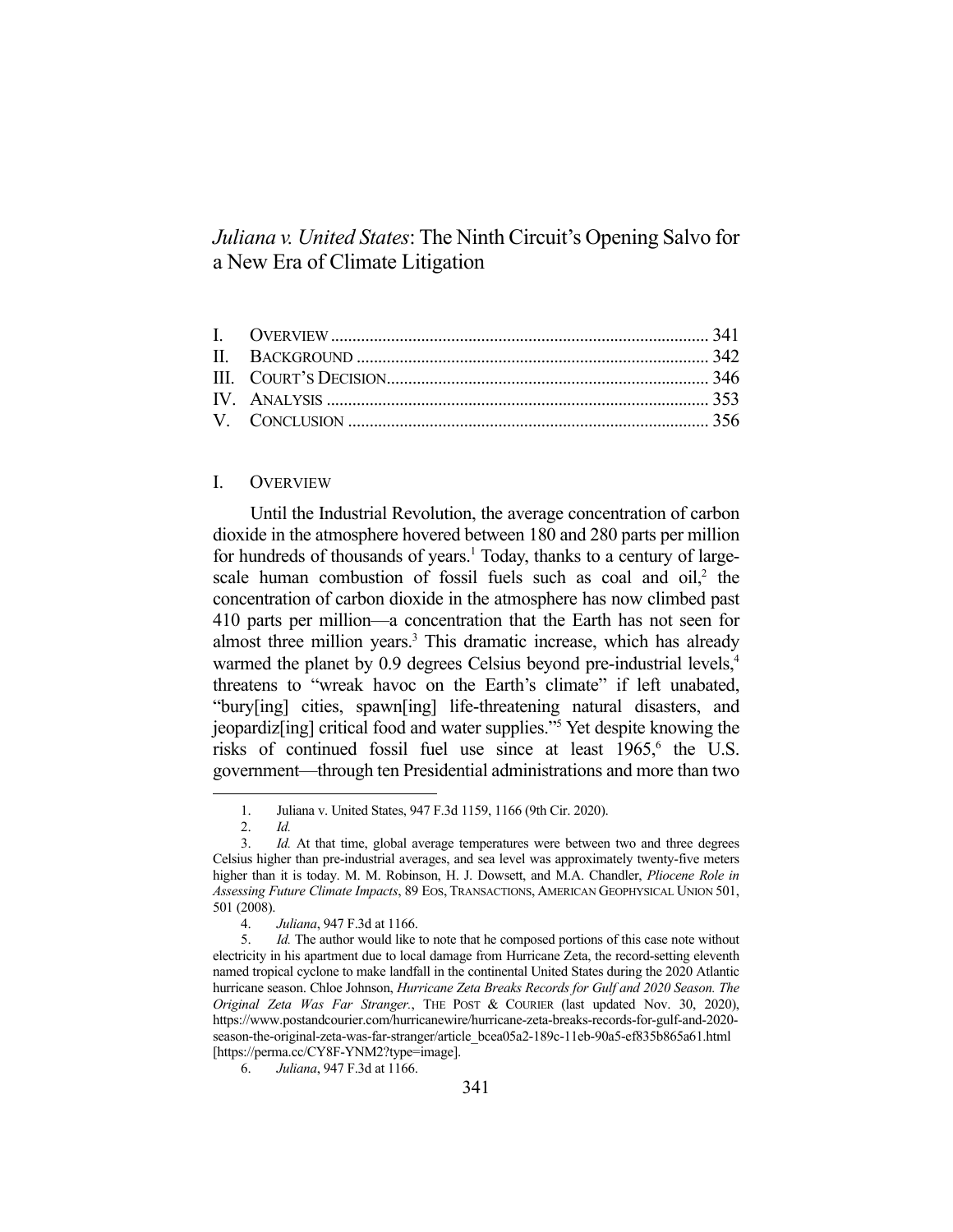dozen Congresses—has not only failed to take meaningful action to curb carbon emissions, but continues to "affirmatively promote" fossil fuel use through subsidies, favorable taxation regimes, and a "host" of other policies.7

 After suffering various climate-caused injuries—such as separation from relatives after being forced to leave an Indian reservation due to water scarcity and reduction in home property value due to repeated flooding8 —twenty-one young plaintiffs filed suit against the United States, the President, and numerous federal agencies, accusing the federal government of violating their Constitutional rights to a habitable climate and seeking declaratory and injunctive relief, including an order that the government "implement a plan to 'phase out fossil fuel emissions and draw down excess atmospheric [carbon dioxide].'"9 In a landmark opinion, the U.S. District Court for the District of Oregon denied the government's motion to dismiss the case on the grounds that plaintiffs had successfully stated a claim for a violation of a substantive due process right to a "climate system capable of sustaining human life" under the Fifth Amendment.<sup>10</sup> The government then unsuccessfully sought to appeal the decision through a variety of avenues—including petitioning the Supreme Court for a stay of proceedings—before ultimately moving for summary judgment and judgment on the pleadings in the district court, which the court denied.11 After the district court "reluctantly" certified that order for interlocutory appeal, the government appealed to the U.S. Court of Appeals for the Ninth Circuit.12 In a 2-1 decision, the Ninth Circuit *held* that the plaintiffs lacked standing to bring the case because the injury for which they sought relief was not redressable by an Article III court. *Juliana v. United States*, 947 F.3d 1159, 1171 (9th Cir. 2020).

### II. BACKGROUND

*Juliana* was by no means the first lawsuit seeking to abate climate change brought in an American court. The U.S. Supreme Court decided

 <sup>7.</sup> *Id.* at 1166-67.

 <sup>8.</sup> *Id.* at 1168.

<sup>9.</sup> *Id.* at 1165 (modification in original). An environmental organization, Earth Guardians, and an organization representing "future generations" also joined the suit as co-plaintiffs. *Id.* 

 <sup>10.</sup> *Id.*

 <sup>11.</sup> *Id.* The court did, however, dismiss the President as a defendant and granted summary judgment to the government on the plaintiffs' Ninth Amendment claim and in part on their Equal Protection claim, holding that their status as youths did not constitute a suspect class but that it could continue on a theory of violation of a fundamental right. *Id.* at 1165 & n.3.

 <sup>12.</sup> *Id.* at 1166.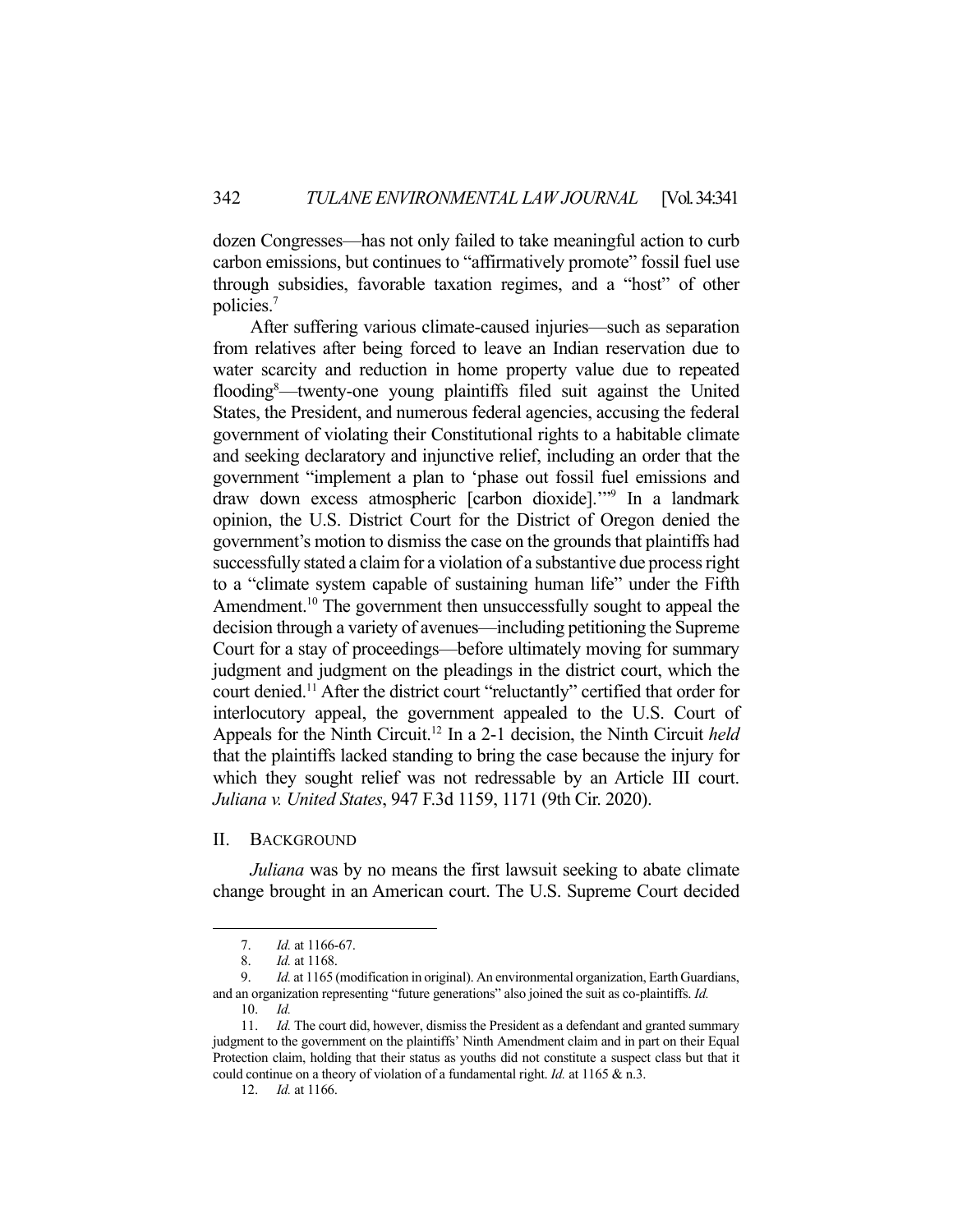arguably the most well-known climate change-related suit in 2007, *Massachusetts v. EPA*. 13 In that case, Massachusetts and other states attempted to compel the EPA to use its statutory authority under the Clean Air Act to regulate greenhouse gas emissions from motor vehicles in order to reduce potential climate harms.<sup>14</sup> After finding that the petitioners had constitutional standing to bring the challenge,<sup>15</sup> the Court held that carbon dioxide and other greenhouse gases were "air pollutants" within the meaning of the Clean Air Act and that the EPA therefore had authority to regulate greenhouse gas emissions from vehicles.16 The Court ultimately disposed of the case by remanding to EPA to re-evaluate whether greenhouse gases "cause, or contribute to, air pollution which may reasonably be anticipated to endanger public health or welfare"<sup>17</sup> and therefore require regulation under the mobile source provisions of the Clean Air Act.<sup>18</sup>

 While subsequent legal developments eventually hindered the EPA's ability to aggressively regulate greenhouse gas emissions from stationary sources<sup>19</sup> (in addition to mobile ones), some advocates have attempted to seek emission reductions through suits to hold industrial sources and fossil fuel producers liable for climate injuries under nuisance and other private law theories with mixed success.<sup>20</sup> Others sought to directly compel the government to reduce emissions outside the framework of the Clean Air Act, instead seeking declaratory and injunctive relief against the United States and federal agencies for their alleged infringement on Americans' constitutional right to a habitable climate and failure to protect the atmosphere as a shared public trust resource. *Juliana* has been the highest

 <sup>13.</sup> Massachusetts v. EPA, 549 U.S. 497 (2007).

 <sup>14.</sup> *See id.* at 506-14 (discussing 42 U.S.C. § 7521(a)(1) (2006)).

 <sup>15.</sup> *Id.* at 516-26.

 <sup>16.</sup> *Id.* at 528-29.

 <sup>17. 42</sup> U.S.C. § 7521(a)(1) (2006).

 <sup>18.</sup> *Massachusetts v. EPA* at 532-35. The Obama Administration, which took office soon after this decision was made, promptly made the requisite endangerment finding and promulgated emission standards for "light-duty" vehicles. *See* Endangerment and Cause or Contribute Findings for Greenhouse Gases Under Section 202(a) of the Clean Air Act, 74 Fed. Reg. 66,496 (Dec. 15, 2009); Light-Duty Vehicle Greenhouse Gas Emission Standards and Corporate Average Fuel Economy Standards; Final Rule, 75 Fed. Reg. 25,324 (May 7, 2010).

 <sup>19.</sup> *See* Robert Barnes and Steven Mufson, *Supreme Court Freezes Obama Plan to Limit Carbon Emissions*, WASH. POST (Feb. 9, 2016), https://www.washingtonpost.com/ politics/courts\_law/supreme-court-freezes-obama-plan-to-limit-carbon-emissions/2016/02/09/ ac9dfad8-cf85-11e5-abc9-ea152f0b9561\_story.html [https://perma.cc/3FZC-8TW4?type=image] (reporting on the Supreme Court's 5-4 stay of the EPA's Clean Power Plan, which would have required states to reduce their carbon emissions from electricity generation).

 <sup>20.</sup> *See* section IV, *infra*.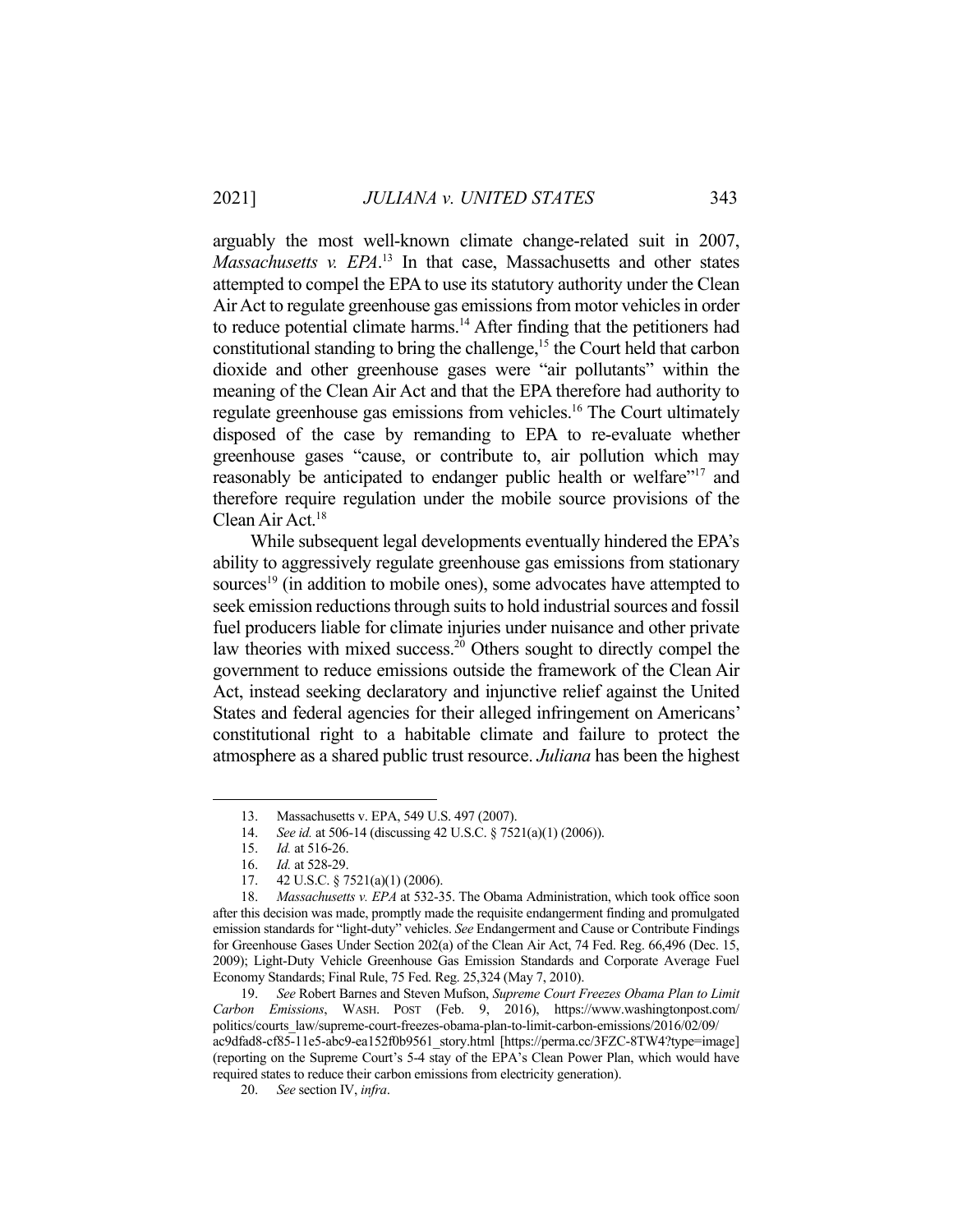profile case among the latter camp of lawsuits, perhaps in large part because other similar suits were dismissed in district court. In *Alec L. v. Jackson*, for example, another suit brought by children against the EPA and other federal agencies under an atmospheric public trust theory, the U.S. District Court for the District of Columbia dismissed the plaintiffs' case for lack of subject matter jurisdiction, holding that public trust doctrine was a matter of state law.21 In *Animal Legal Defense Fund, Inc. v. United States*, the District of Oregon dismissed plaintiffs' suit alleging a violation of a fundamental "right to wilderness" for lack of standing, finding that the plaintiffs had failed to articulate a particularized injury.<sup>22</sup> Similarly, in *Clean Air Council v. United States*, the Eastern District of Pennsylvania likewise dismissed a suit brought by children challenging the Trump Administration's rollback of environmental regulations as violating their fundamental right to "a life-sustaining climate system."23 Although the court did acknowledge that some of the plaintiffs sufficiently alleged concrete physical injuries, $24$  it ultimately held that the plaintiffs failed to clear all three prongs of the Supreme Court's test for constitutional standing.<sup>25</sup> It was thus clear that questions of standing would be crucial to the success of the *Juliana* plaintiffs and anyone else bringing similar actions.

 Under the Supreme Court's current jurisprudence, in order for a case to be suitable for judicial resolution under the "case or controversy" requirement of Article III of the Constitution, a plaintiff must show that it "(1) suffered an injury in fact, (2) that is fairly traceable to the challenged conduct of the defendant, and (3) that is likely to be redressed by a

 <sup>21.</sup> Alec L. v. Jackson, 863 F. Supp. 2d 11, 15 (D.D.C. 2012). The court went on to hold that even if such a cause of action existed under federal common law, Congress had displaced it by enacting the Clean Air Act under the Supreme Court's decision in *American Elec. Power Co. v. Connecticut*. *Id.* at 15-16 (citing Am. Elec. Power Co. v. Conn., 564 U.S. 410, 423-25 (2011)).

 <sup>22.</sup> Animal Legal Def. Fund v. United States, 404 F. Supp. 3d 1294, 1300 (D. Or. 2019). The court further declined to recognize the "right to wilderness" that the plaintiffs asserted under the Constitution's substantive due process protections, distinguishing the case from the same court's earlier decision in *Juliana,* which recognized a right to be free not from just any pollution or climate change but only from "*catastrophic* levels" of the same. *Id.* at 1302 (citing Juliana v. United States, 217 F. Supp. 3d 1224, 1250 (D. Or. 2016) (emphasis in original)).

 <sup>23.</sup> Clean Air Council v. United States, 362 F. Supp. 3d 237, 250-52 (E.D. Pa. 2019). That court also held that the plaintiffs' asserted right to a life-sustaining climate system was not cognizable under the Constitution's substantive due process protections. *Id.* at 253.

 <sup>24.</sup> *Id.* at 246.

 <sup>25.</sup> *Id.* at 244-50.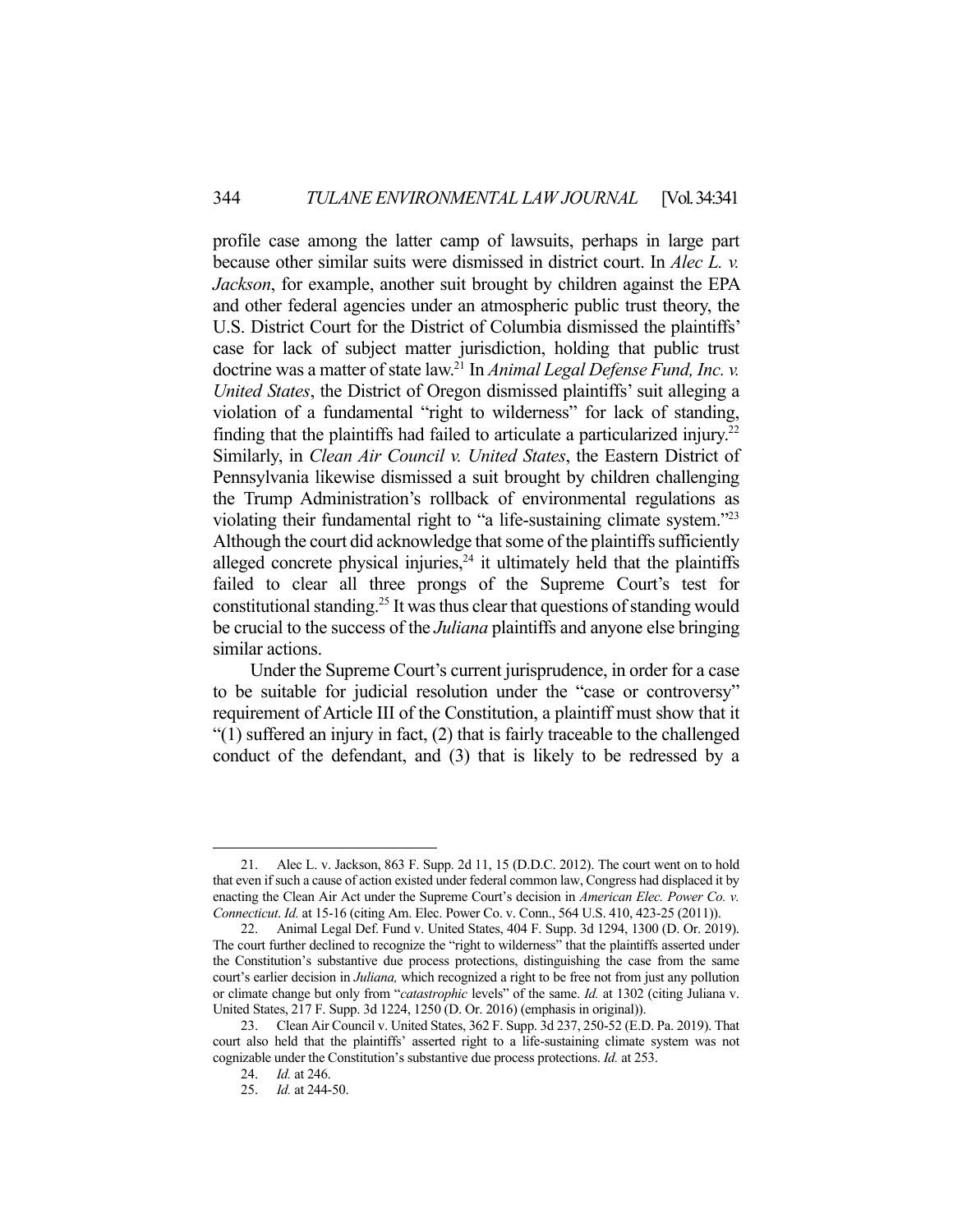favorable judicial decision."26 The Court further defines the injury-in-fact requirement as one that is "'an invasion of a legally protected interest' that is 'concrete and particularized' and 'actual and imminent, not conjectural or hypothetical.'"27 Notably, while the *Clean Air Council* court did recognize that the minor plaintiffs' climate-related physical harms such as exacerbated asthma symptoms and the "frightening impact" of hurricanes were concrete and particularized, it held that they were not "actual or imminent" because the chain of events between the challenged regulatory rollbacks and the aggravation of those injuries was too "attenuated" and "contingent."28 It further held that those injuries failed the "fairly traceable" prong of the standing analysis because they were allegedly first inflicted in 2011, long before the defendants' challenged regulatory rollbacks began in 2017.<sup>29</sup>

 But perhaps the most difficult hurdle the *Juliana* plaintiffs would have to clear was the final 'redressability' prong of the standing testnamely, the courts' extreme reluctance to step into the sphere of policymaking in order grant any sort of sweeping relief that would meaningfully cut national greenhouse gas emissions.<sup>30</sup> As the Ninth Circuit has interpreted this requirement, in order for a plaintiff to meet the redressability bar, the plaintiff must demonstrate that its requested relief is likely to be redressed by a favorable decision *within a federal court's power to grant*. 31 The *Clean Air Council* court held that the plaintiffs in that case failed the first prong of this test because their proposed injunction against the Trump Administration's regulatory rollbacks would not by itself meaningfully redress their climate injuries.<sup>32</sup> The *Animal Legal Defense Fund* court did not even reach the issue of redressability because it found the plaintiffs failed to meet the injury test.<sup>33</sup> Thus, crucially for the *Juliana* plaintiffs, courts had yet to speak directly to the question of

 <sup>26.</sup> Spokeo, Inc. v. Robins, 136 S. Ct. 1540, 1547 (2016) (citing Lujan v. Defs. of Wildlife, 504 U.S. 555, 560-61 (1992); Friends of the Earth, Inc. v. Laidlaw Env't Servs. (TOC), Inc., 528 U.S. 167, 180-81 (2000)).

 <sup>27.</sup> *Id.* at 1548 (quoting *Lujan*, 504 U.S. at 560).

 <sup>28.</sup> *Clean Air Council*, 362 F. Supp. 3d at 243, 247.

 <sup>29.</sup> *Id.* at 247.

 <sup>30.</sup> *See id.* at 242 ("Because I have neither the authority nor the inclination to assume control of the Executive Branch, I will grant Defendants' Motion [to dismiss]."); Animal Legal Def. Fund v. United States, 404 F. Supp. 3d 1294, 1298 (D. Or. 2019) ("[T]he lower courts—bound by rule of law—are not the forum for the 'revolutionary' thinking that Plaintiffs articulately espouse in their briefing.).

 <sup>31.</sup> M.S. v. Brown, 902 F.3d 1076, 1083 (9th Cir. 2018) (citing *Lujan*, 504 U.S. at 561; Republic of Marshall Islands v. United States, 865 F.3d 1187, 1199 (9th Cir. 2017)).

 <sup>32.</sup> *Clean Air Council*, 362 F. Supp. 3d at 249.

 <sup>33.</sup> *Animal Legal Def. Fund*, 404 F. Supp. 3d at 1300.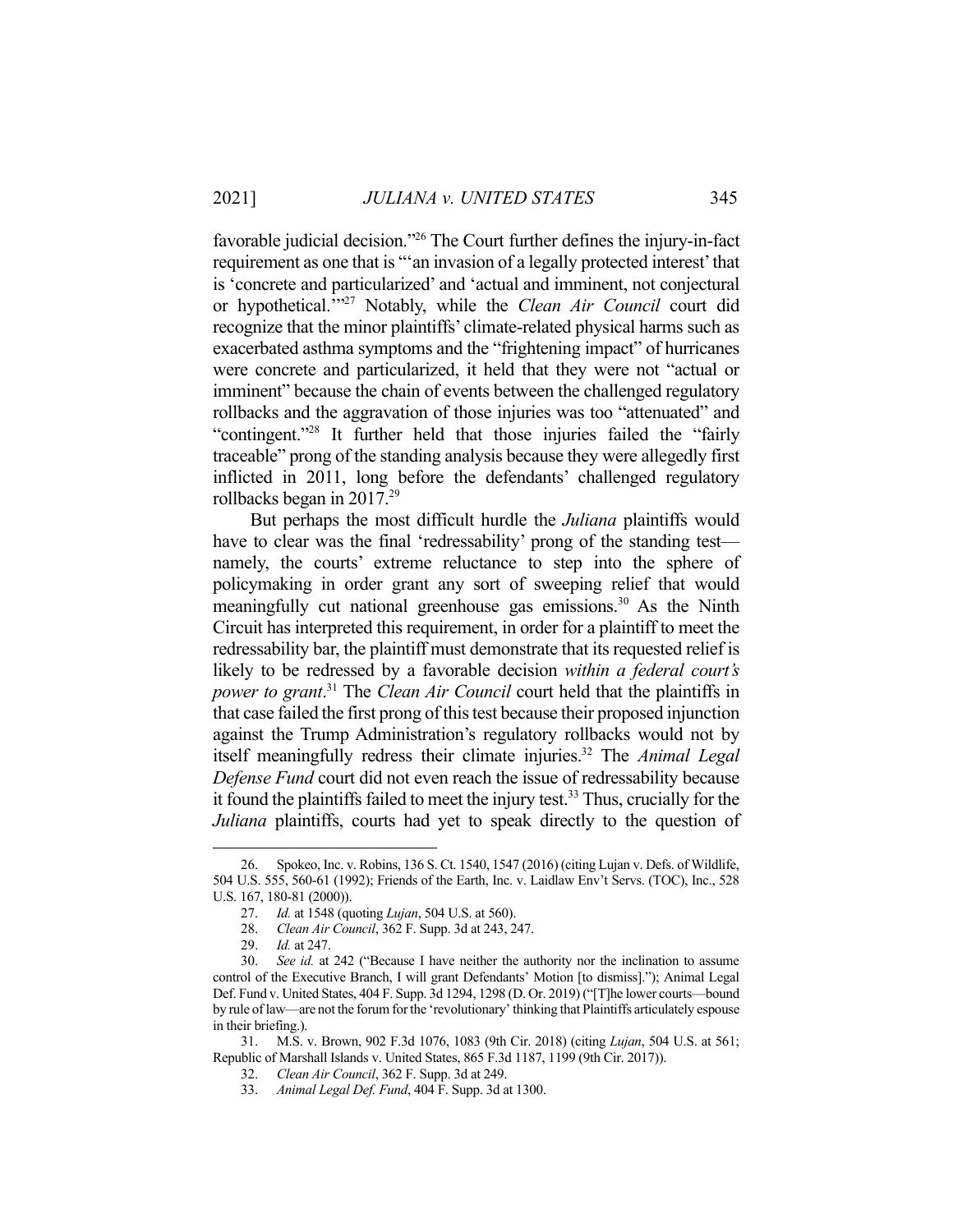whether broad relief against the government was within a federal court's power to award in these types of cases asserting a constitutional right to a stable climate.

### III. COURT'S DECISION

 In the noted case, the U.S. Court of Appeals for the Ninth Circuit found that the plaintiffs failed to satisfy the redressability prong of the standing analysis because they did not show that the relief they sought was both substantially "likely to redress their injuries" and "within the district court's power to award."34 However, the court took care to emphasize that it made this decision "reluctantly," acknowledging that the plaintiffs made an "impressive case for redress" and "a compelling case that action is needed," even conceding that the judicial remedies they were seeking "could well goad the political branches into action."35 In a thorough and blistering dissent, Judge Josephine Staton characterized this reluctant dismissal in harsh terms, accusing the majority of "throw[ing] up their hands" by "concluding that this case present [ed] nothing fit for the Judiciary" despite the government's "blunt[] insist[ence] that it has the absolute and unreviewable power to destroy the Nation."36

 Indeed, the majority opinion notes that the government "by and large [did] not dispute] the factual premises of the plaintiffs' claims," instead arguing that the plaintiffs (and presumably anyone else similarly injured by the government's actions with respect to climate change) lacked standing to challenge the government's alleged deprivation of their constitutional rights.<sup>37</sup> In just a few paragraphs, the court gave a pithy recitation of this vast factual territory that the government declined to challenge: that "climate change is occurring at an increasingly rapid pace," that the "unprecedented rise [in atmospheric carbon concentration] stems from fossil fuel combustion," that "[t]emperatures have already risen 0.9 degrees Celsius above pre-industrial levels," that the changing climate threatens to "bury cities, spawn life-threatening natural disasters, and jeopardize critical food and water supplies," and that the problem is

 <sup>34.</sup> Juliana v. United States, 947 F.3d 1159, 1168-71 (9th Cir. 2020).

 <sup>35.</sup> *Id.* at 1165, 1175.

 <sup>36.</sup> *Id.* at 1175 (Staton, J., dissenting).

 <sup>37.</sup> *Id.* at 1167-68 (majority opinion). The government also argued that plaintiffs' exclusive remedy was under the Administrative Procedure Act, but the court swiftly rejected this argument because the plaintiffs were challenging the "totality of various government actions" that, taken together, amounted to a violation of their constitutional rights, rather than a discrete agency action. *Id.* at 1167 (citing Lujan v. Nat'l Wildlife Fed'n, 497 U.S. 871, 890-91 (1990)).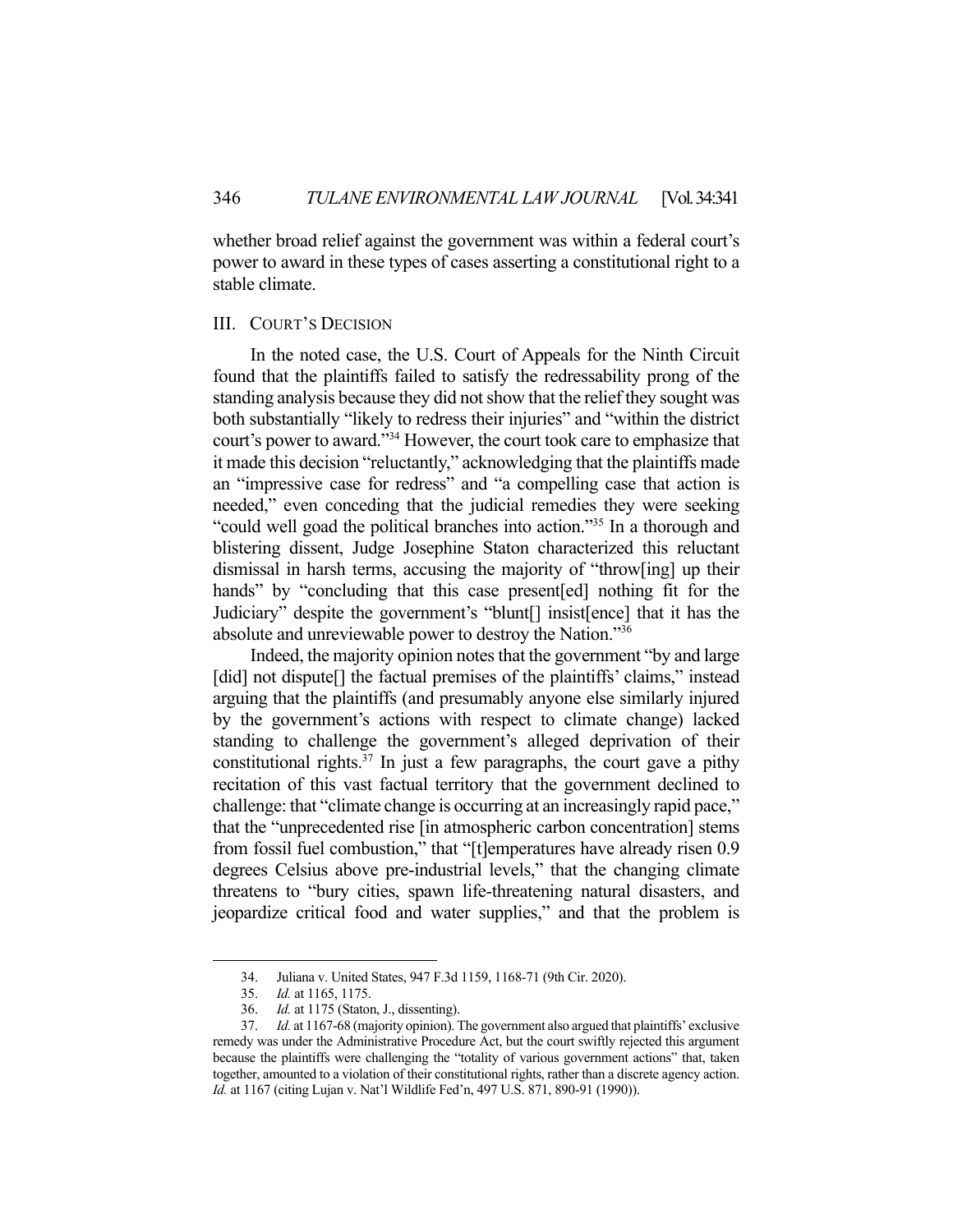"approaching 'the point of no return.'"38 Perhaps most stunning of all, the court also found that the record "conclusively establishe[d] that the federal government has long understood the risks of fossil fuel use and increasing carbon dioxide emissions"<sup>39</sup> while continuing to "affirmatively promote<sup>[]</sup> fossil fuel use in a host of ways," such as favorable taxation rules, subsidies for foreign and domestic projects, and leases for oil and gas production on federal lands.<sup>40</sup> Aside from an objection that the plaintiffs were required to bring their claims under the Administrative Procedure Act (which the court promptly dispatched), $41$  the government staked its whole case for dismissal not on a refutation of the underlying science or of its own culpability, but on the argument that no ordinary citizen has constitutional standing to challenge the government's discretion to address, ignore, or exacerbate the climate crisis as it saw fit.<sup>42</sup>

 The court began its discussion of the standing analysis by upholding the district court's finding that the plaintiffs had satisfied the "concrete and particularized injury" requirement.<sup>43</sup> Naming two specific examples—a plaintiff that was separated from her relatives after being forced to leave the Navajo Reservation due to water scarcity and another that was repeatedly forced to evacuate his home due to chronic flooding—the court emphasized that at least some of the plaintiffs' injuries were not "'conjectural' or 'hypothetical'" but instead were examples of how "climate change is affecting them now in concrete ways and will continue to do so unless checked."44 Nonetheless, the government contended that the plaintiffs' alleged injuries were not particularized because "climate change affects everyone."45 The court rejected this argument by citing the proposition from the Supreme Court's decision in *Massachusetts v. EPA*  that "'it does not matter how many persons have been injured' if the plaintiffs' injuries are 'concrete and personal,'" thus placing the plaintiffs' claims outside the bar against generalized grievances.<sup>46</sup>

 The court then turned to the question of causation, upholding the district court's finding that the plaintiffs had sufficiently demonstrated that

 <sup>38.</sup> *Id.* at 1166.

 <sup>39.</sup> *Id.*

 <sup>40.</sup> *Id.* at 1167.

 <sup>41.</sup> *See supra* note 37.

 <sup>42.</sup> *See Juliana*, 947 F.3d at 1168.

 <sup>43.</sup> *Id.*

 <sup>44.</sup> *Id.* (quoting Lujan v. Defs. of Wildlife, 504 U.S. 555, 560 (1992)).

 <sup>45.</sup> *Id.*

 <sup>46.</sup> *Id.* (quoting Massachusetts v. EPA, 549 U.S. 497, 517 (2007)). The court also noted that only one plaintiff needed to prove a cognizable injury in order to clear the injury prong of the standing analysis. *Id.* at 1168-69 (citing Trump v. Hawaii, 138 S. Ct. 2392, 2416 (2018)).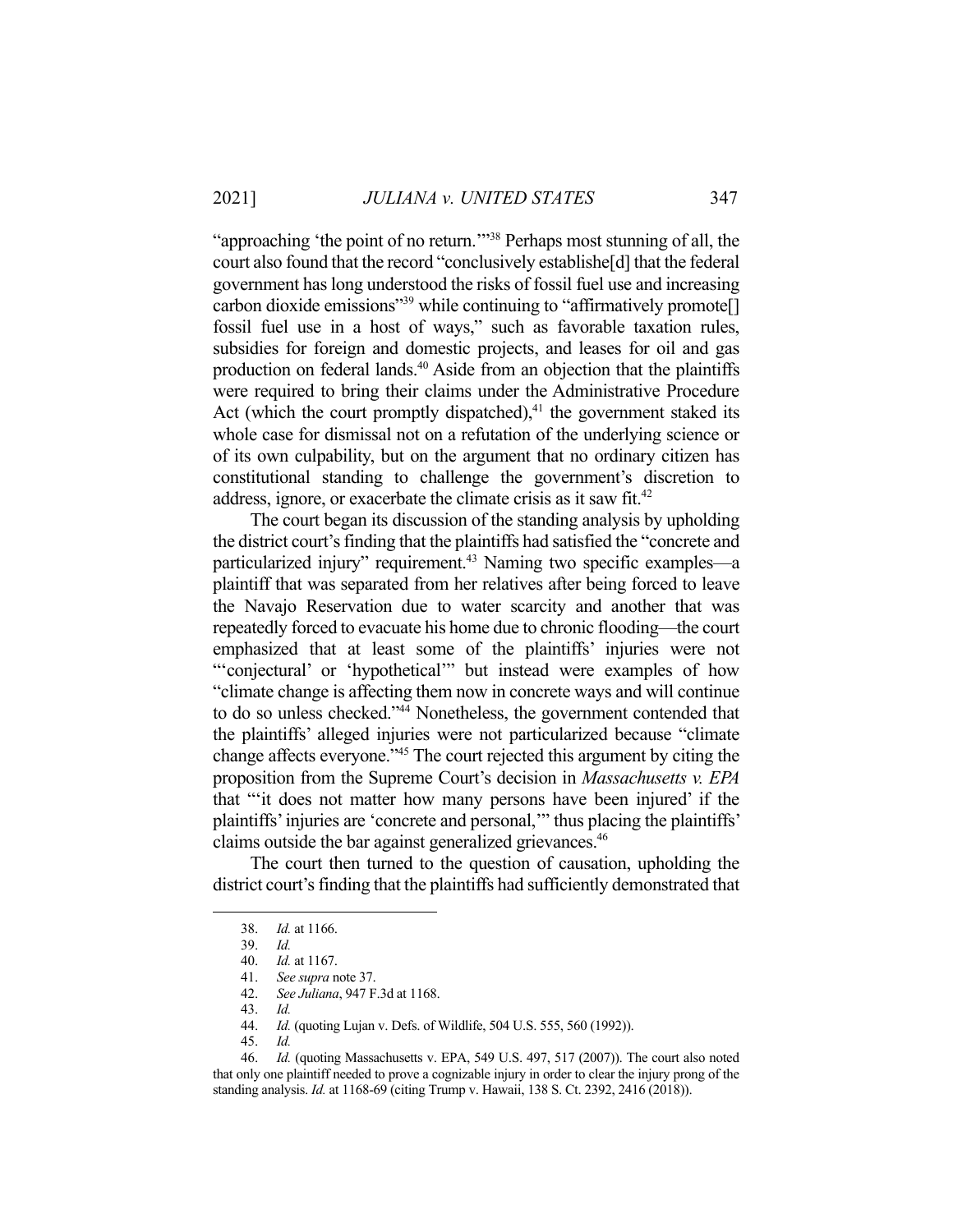their injuries were caused by the government's conduct.<sup>47</sup> The majority affirmed that the plaintiffs' injuries were "caused by carbon emissions from fossil fuel production, extraction, and transportation," and that, with the active support of the federal government, the United States was responsible for twenty-five percent of historical global emissions between 1850 and 2012, and fifteen percent of current global emissions.48 The court then distinguished the plaintiffs' case from *Washington Environmental Council v. Bellon*, on which the government relied to assert that the causal chain between its actions and the plaintiffs' injuries was "too attenuated" because the plaintiffs' climate-related injuries were also caused in large part by the independent actions of private and foreign parties.<sup>49</sup> In that case, the Ninth Circuit held that there was not a sufficient causal link between the local regulatory agencies' failure to regulate emissions from five oil refineries and the plaintiffs' climate injuries because those specific refineries at issue made a "scientifically indiscernible" contribution to climate change.50 Here, however, plaintiffs were not challenging specific agency decisions (e.g., to regulate or not regulate specific emission sources) but rather the "host" of federal policies encouraging fossil fuel use, including tax benefits, subsidies, and the permitting of drilling on public lands and waters, which the government maintained over decades.<sup>51</sup> For this reason, the court held that the plaintiffs had demonstrated "at least a genuine factual dispute" as to whether this totality of policies was a "'substantial factor" in causing their injuries.<sup>52</sup>

 Thus, the crux of the case turned on the final prong of the standing analysis: whether the plaintiffs' injuries were redressable by an Article III court. The court began its examination of the issue by stipulating that, for the purpose of analyzing redressability, it would assume the existence of the substantive constitutional right to a "climate system capable of sustaining human life," which the plaintiffs claimed the government violated, while noting that "reasonable jurists can disagree about whether

 <sup>47.</sup> *Id.* at 1169.

 <sup>48.</sup> *Id.* (citing *Massachusetts*, 549 U.S. at 524-25, which held that carbon dioxide emissions from the U.S. transportation sector comprising only six percent of the global total at the time was a "meaningful contribution" to global warming and thus created a sufficient causal link between EPA's refusal to regulate those emissions and the petitioners' alleged climate injuries for the purposes of standing).

 <sup>49.</sup> *Id.* (referencing Wash. Env't Council v. Bellon, 732 F.3d 1131, 1141-46 (9th Cir. 2013)).

 <sup>50.</sup> *Id.* (citing *Bellon*, 732 F.3d at 1143-44).

 <sup>51.</sup> *Id.*

 <sup>52.</sup> *Id.* (citing Mendia v. Garcia, 768 F.3d 1009, 1013 (9th Cir. 2014).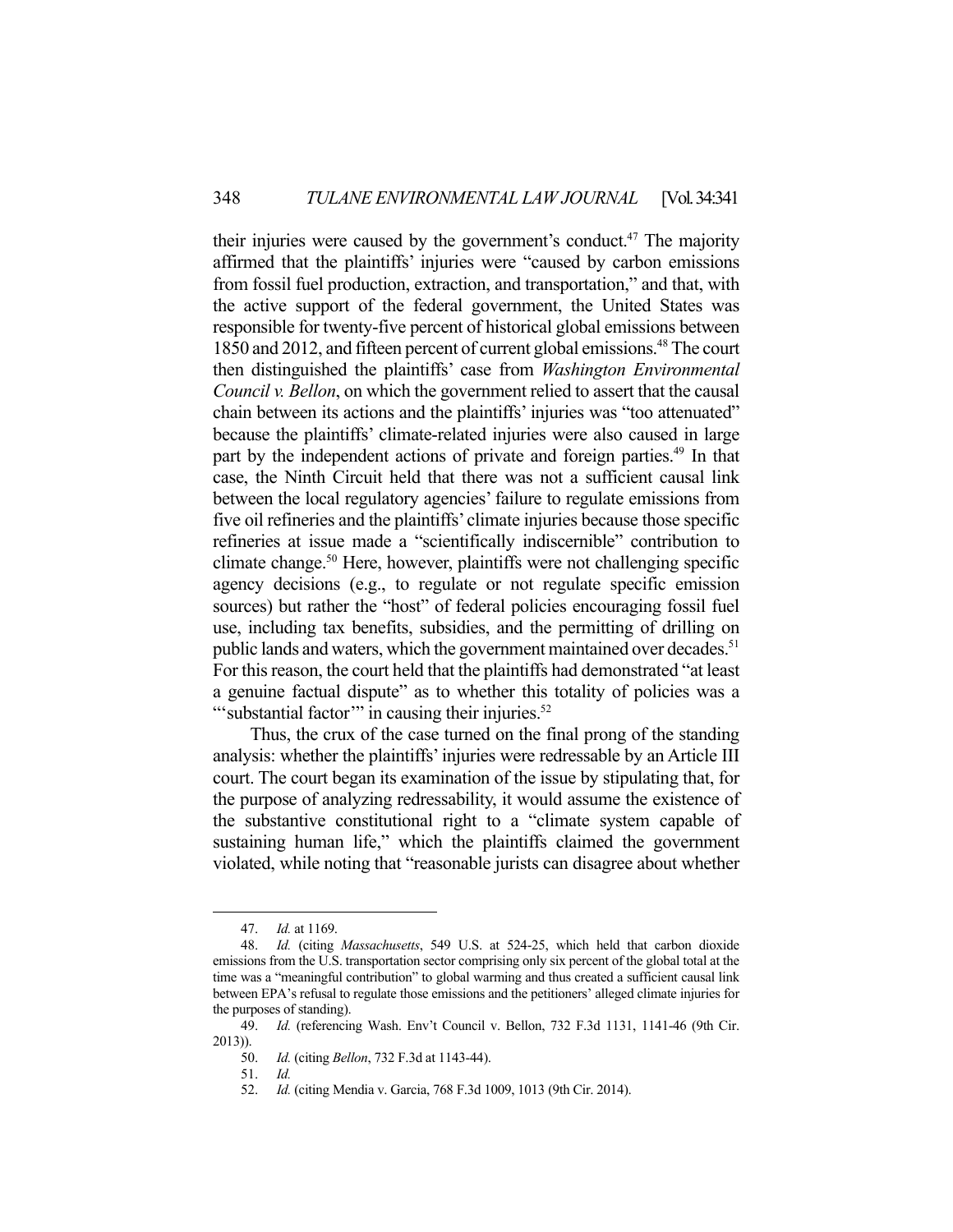the asserted constitutional right exists."53 But the plaintiffs would have to demonstrate that the relief they sought was "both (1) substantially likely to redress their injuries[] and (2) within the district court's power to award" under the Ninth Circuit's formulation of the redressability test.<sup>54</sup> The court ruled that one of the remedies the plaintiffs were seeking—a declaration that the government was violating the Constitution—failed the first prong of this test because it was unlikely to redress their injuries "absent further court action," even though it would almost certainly provide a "psychological" benefit.<sup>55</sup>

 The heart of the plaintiffs' requested relief, however, was "an injunction requiring the government not only to cease permitting, authorizing, and subsidizing fossil fuel use, but also to prepare a plan subject to judicial approval to draw down harmful emissions."56 The court was ultimately "skeptical" as to whether such an injunction would be substantially likely to redress the plaintiffs' injuries.<sup>57</sup> Even if it were able to stop the government from engaging in any activities that affirmatively supported fossil fuel use, the court observed that, according to the plaintiffs' own experts, total cessation would not "suffice to stop catastrophic climate change or even ameliorate the[ plaintiffs'] injuries" because so much of the carbon emissions causing climate change come from historic, foreign, or non-governmental sources.<sup>58</sup> In the court's reading, those expert opinions made clear that mitigating the consequences of climate change would require nothing less than "a fundamental transformation of this country's energy system, if not that of the industrialized world."59 It was also not satisfied by the plaintiffs' argument that under the Supreme Court's decision in *Massachusetts*, even a partial reduction in emissions would satisfy the redressability

 <sup>53.</sup> *Id.* at 1169-70 (citing M.S. v. Brown, 902 F.3d 1076, 1083 (9th Cir. 2018)). The district court, in its historic order denying the government's motion to dismiss the case, held that such a right was "fundamental to a free and ordered society" and therefore protected by substantive due process under the Constitution. Juliana v. United States, 217 F. Supp. 3d 1224, 1248-50 (D. Or. 2016). The majority also noted that the Supreme Court, in its unanimous order denying the government's first request for a stay of proceedings, remarked that the "'striking breadth'" of the plaintiffs' claims "'presents substantial grounds for difference of opinion.'" *Juliana*, 947 F.3d at 1169-70 (quoting United States v. U.S. Dist. Ct. for Dist. of Or., 139 S. Ct. 1 (2018)).

 <sup>54.</sup> *Id.* at 1170 (citing *M.S.*, 902 F.3d at 1083).

 <sup>55.</sup> *Id.* (citing Clean Air Council v. United States, 362 F. Supp. 3d 237, 246 (E.D. Pa. 2019)).

 <sup>56.</sup> *Id.*

 <sup>57.</sup> *Id.* at 1171.

 <sup>58.</sup> *Id.* at 1170.

 <sup>59.</sup> *Id.* at 1171.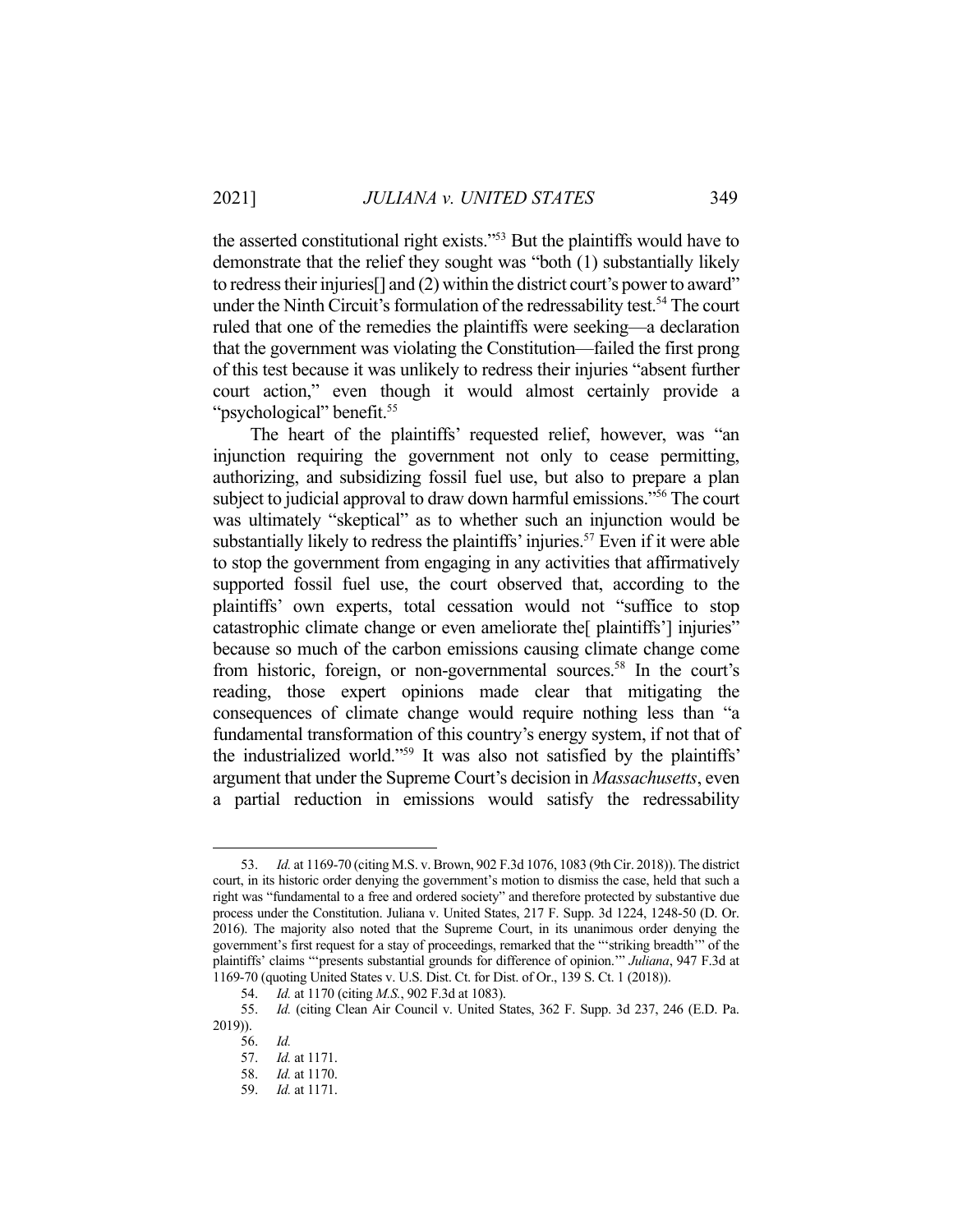requirement.<sup>60</sup> The court distinguished that case on the basis that Massachusetts was given "special solicitude" in the redressability analysis as a sovereign asserting violation of a procedural right by the EPA, unlike this case where private plaintiffs were bringing "a substantive due process claim."61

 But even if the requested injunction would in fact redress the plaintiffs' injuries, the court held that it was not within the power of an Article III court to award.<sup>62</sup> No matter the wisdom or urgency of a comprehensive plan to draw down national carbon emissions, such a plan would "necessarily require a host of complex policy decisions"<sup>63</sup> requiring "consideration[s] of 'competing social, political, and economic forces'"64 that the court felt were best left to the executive and legislative branches.<sup>65</sup> The plaintiffs attempted to point out that the district court did not need to concern itself with the minutiae of specific policy decisions—it could order "broad injunctive relief" while leaving the "details of implementation" to the political branches' judgment<sup>66—but</sup> the court reasoned that even this arrangement would require the court to engage in "policymaking" in order to evaluate whether the government was complying with the order. $67$  The fact that such supervision of the government's compliance would necessarily last "many decades" also weighed against injunctive relief in the court's view.<sup>68</sup>

 The court concluded its dispensation of the issue by drawing heavily on the Supreme Court's recent decision about partisan gerrymandering in *Rucho v. Common Cause* to reason that separation of powers considerations—implicated by the redressability question—required the presence of clear constitutional or legal standards to "guide the courts' exercise of equitable power," which were absent here as they were in *Rucho*. 69 In that case, the Supreme Court held that even though partisan gerrymandering could very well violate the Constitution, $\frac{70}{10}$  claims challenging such practices were "political questions beyond the reach of

 <sup>60.</sup> *Id.*

 <sup>61.</sup> *Id.* (citing *Massachusetts*, 549 U.S. at 517-18) & n.7 (citing Ariz. State Legislature v. Ariz. Indep. Redistricting Comm'n, 135 S. Ct. 2652, 2664 n.10 (2015)).

 <sup>62.</sup> *Id.* at 1171.

 <sup>63.</sup> *Id.* (citing *M.S.*, 902 F.3d at 1086).

 <sup>64.</sup> *Id.* at 1172 (quoting Collins v. City of Harker, 503 U.S. 115, 128-29 (1992)).

 <sup>65.</sup> *Id.* at 1171 (citing *M.S.*, 902 F.3d at 1086).

 <sup>66.</sup> *Id.* at 1172 (quoting Brown v. Plata, 563 U.S. 493, 537-38 (2011)).

 <sup>67.</sup> *Id.*

 <sup>68.</sup> *Id.* (citing Nat. Res. Def. Council, Inc. v. EPA, 966 F.2d 1292, 1300 (9th Cir. 1992)).

 <sup>69.</sup> *Id.* at 1173 (citing Rucho v. Common Cause, 139 S. Ct. 2484, 2508 (2019)).

 <sup>70.</sup> *Id.* (citing *Rucho*, 139 S. Ct. at 2506).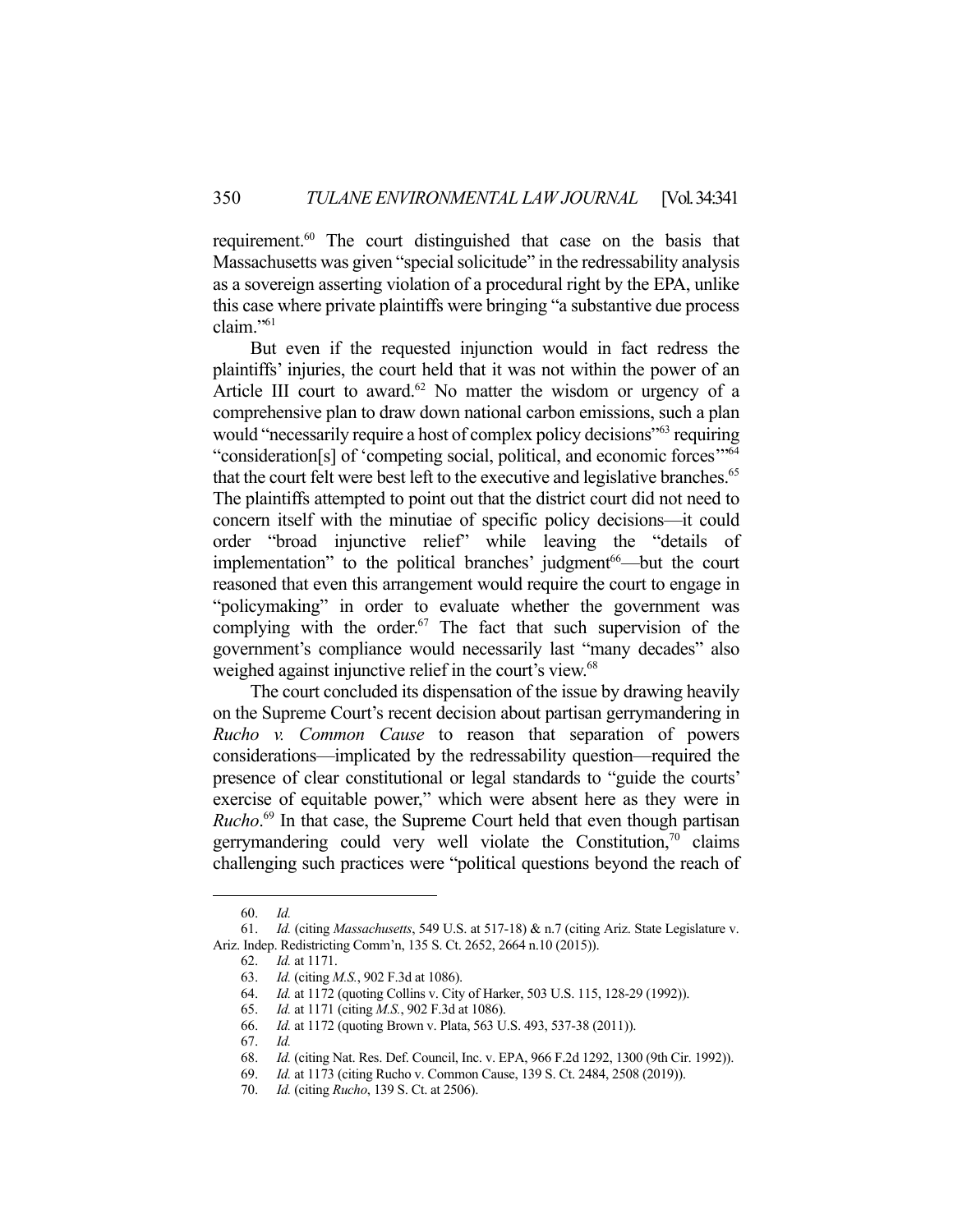Article III courts"<sup>71</sup> because there was no "'limited and precise"" Constitutional standard for fixing the problem.<sup>72</sup> Without such standards, the Court warned, federal judicial power could potentially be "'unlimited in scope and duration' . . . inject[ing] 'the unelected and politically unaccountable branch of the Federal Government [into] assuming . . . an extraordinary and unprecedented role."<sup>73</sup>

 According to the plaintiffs' experts, reducing atmospheric carbon concentration to 350 parts per million was necessary to stabilize the climate.<sup>74</sup> But the court rejected this number as a potential bright-line judicial standard to guide its crafting of injunctive relief because those same experts did not spell out how exactly a court order would achieve that level of reductions, aside from simply requiring the government make and implement a plan to get there.<sup>75</sup> It was therefore "impossible [for the court] to reach a different conclusion" than the *Rucho* court—that any potential formula or plan to remedy the problem would be "too difficult for the judiciary to manage."76

 In her extensive dissenting opinion, Judge Staton excoriated the majority's redressability analysis, in particular its reliance on *Rucho* to categorize the case as one presenting a nonjusticiable political question.<sup>77</sup> Judge Staton emphasized that "political question" is not a euphemism for a controversial or complicated question—it is a narrow justiciability exception defined by the "well-worn multifactor test" the Supreme Court outlined in *Baker v. Carr* that is supposed to be applied "shrewdly and sparingly."78 Yet, in her view, the court broadly and vaguely invoked the *Rucho* decision—a case about "political representatives drawing political maps to elect other political representatives"<sup>79</sup>—to conclude that climate change is "too political" (in the ordinary sense of the word) for a court to touch.80 Instead of methodically applying the six *Baker* factors to the facts at hand, as the district court initially did, the majority "blur[red] any meaningful distinction between the doctrines of standing and political

 <sup>71.</sup> *Id.* (citing *Rucho*, 139 S. Ct. at 2506-07).

*Id.* (quoting *Rucho*, 139 S. Ct. at 2500).

 <sup>73.</sup> Id*.* (quoting *Rucho*, 139 S. Ct. at 2507 (second modification in original)).

 <sup>74.</sup> *Id.*

 <sup>75.</sup> *Id.*

 <sup>76.</sup> *Id.* (citing *Rucho*, 139 S. Ct. at 2500-02).

 <sup>77.</sup> *Id.*, at 1186 (Staton, J., dissenting).

 <sup>78.</sup> *See id.* at 1185-86 (citing Baker v. Carr, 369 U.S. 186, 217).

 <sup>79.</sup> *Id.* at 1186.

 <sup>80.</sup> *Id.*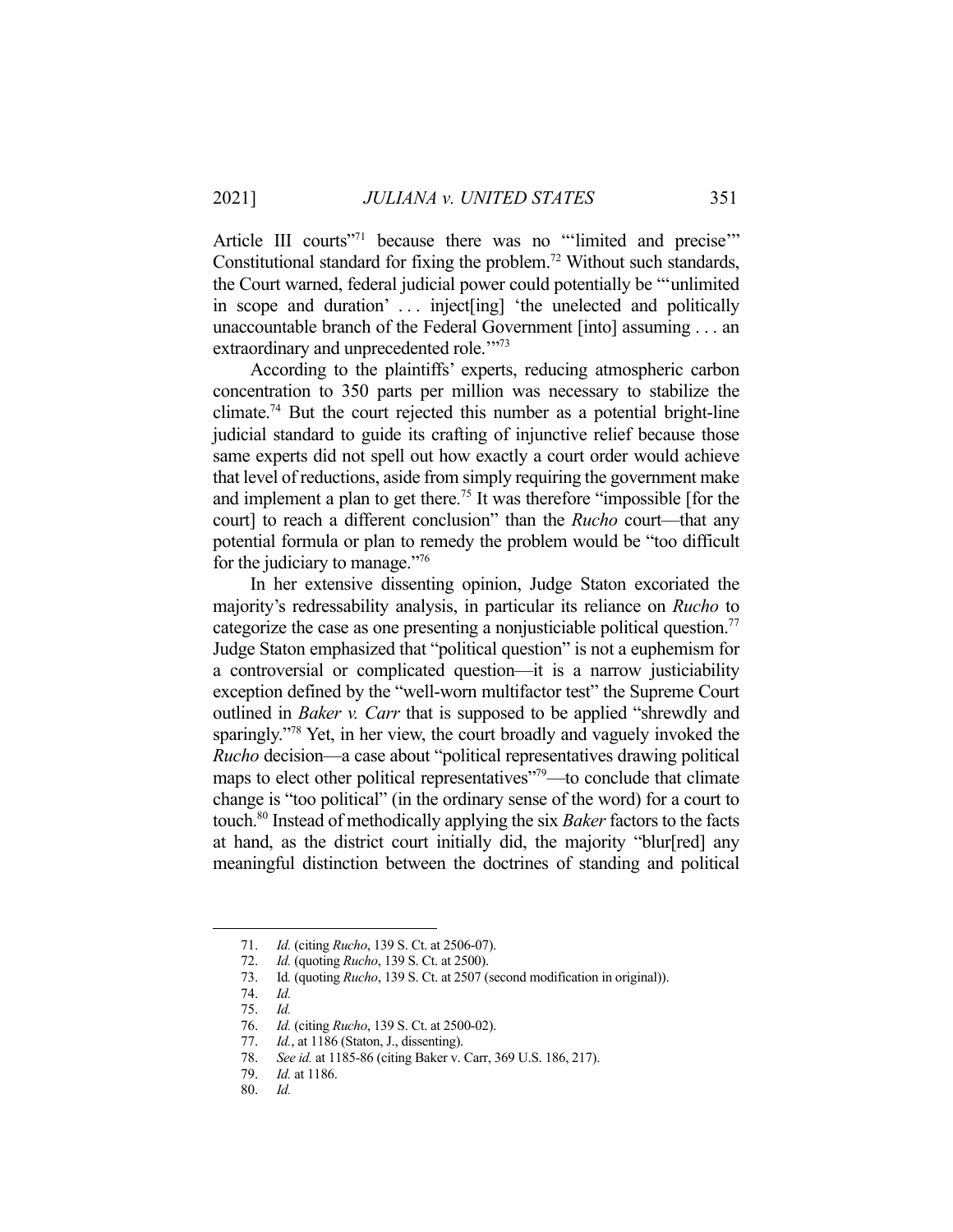question,"81 basing its whole decision (albeit implicitly) on the second *Baker* factor—a lack of clear judicial standards for crafting relief.<sup>82</sup>

 Judge Staton maintained that there was an obvious standard for relief in this case.83 Unlike in *Rucho*, where the Court determined that there was no standard that could measure when partisan gerrymandering became so extreme it constituted a rights violation, here the right asserted by the plaintiffs sat squarely on one side of a discernable standard: "the amount of fossil-fuel emissions that [would] irreparably devastate our Nation."84 This might be an atmospheric carbon concentration of 350 parts per million, as the plaintiffs' experts said was necessary to stabilize the climate, but at this stage the court did not need to name a specific standard.<sup>85</sup> It only needed to conclude that the plaintiffs' carried their burden of establishing a genuine dispute as to whether such a standard *could* be determined scientifically, a bar they "easily clear[ed]" in Judge Staton's estimation.<sup>86</sup>

 Judge Staton also took issue with the majority's preoccupation with the potential scope and complexity of any "plan" to reduce fossil-fuel emissions that the court would have to oversee, since those questions are irrelevant to the second *Baker* factor.<sup>87</sup> Citing examples such as the Supreme Court's recent decision in *Brown v. Plata*, where the Court affirmed a population limit on California's prison system originally imposed by a district court, and the Court's famous decision in *Brown v. Board of Education II*, where it explicitly recognized that desegregating schools would require review of thousands of local policies at the trial level, she emphasized that "[m]ere complexity . . . does not put [an] issue out of the courts' reach."88 Judge Staton noted that federal courts routinely made "complex policy decisions" about busing, facilities allocation, and district-drawing to ensure that schools were desegregated in accordance with Constitutional standards. $89$  Nor should it be relevant, in her view, that courts would likely have to supervise the government's compliance with any order for an extended period of time—it took post-*Brown* courts

 <sup>81.</sup> *Id.* at 1185 n.10.

 <sup>82.</sup> *Id.* at 1187.

 <sup>83.</sup> *See id.* 

 <sup>84.</sup> *Id.*

 <sup>85.</sup> Id.

 <sup>86.</sup> Id.

 <sup>87.</sup> *See id.* at 1188.

 <sup>88.</sup> *Id.* at 1188-89 (first citing Brown v. Plata, 563 U.S. 493, 511 (2011); then citing Brown v. Bd. of Educ. (Brown II), 349 U.S. 294, 300-01 (1955)).

 <sup>89.</sup> *Id.* at 1189.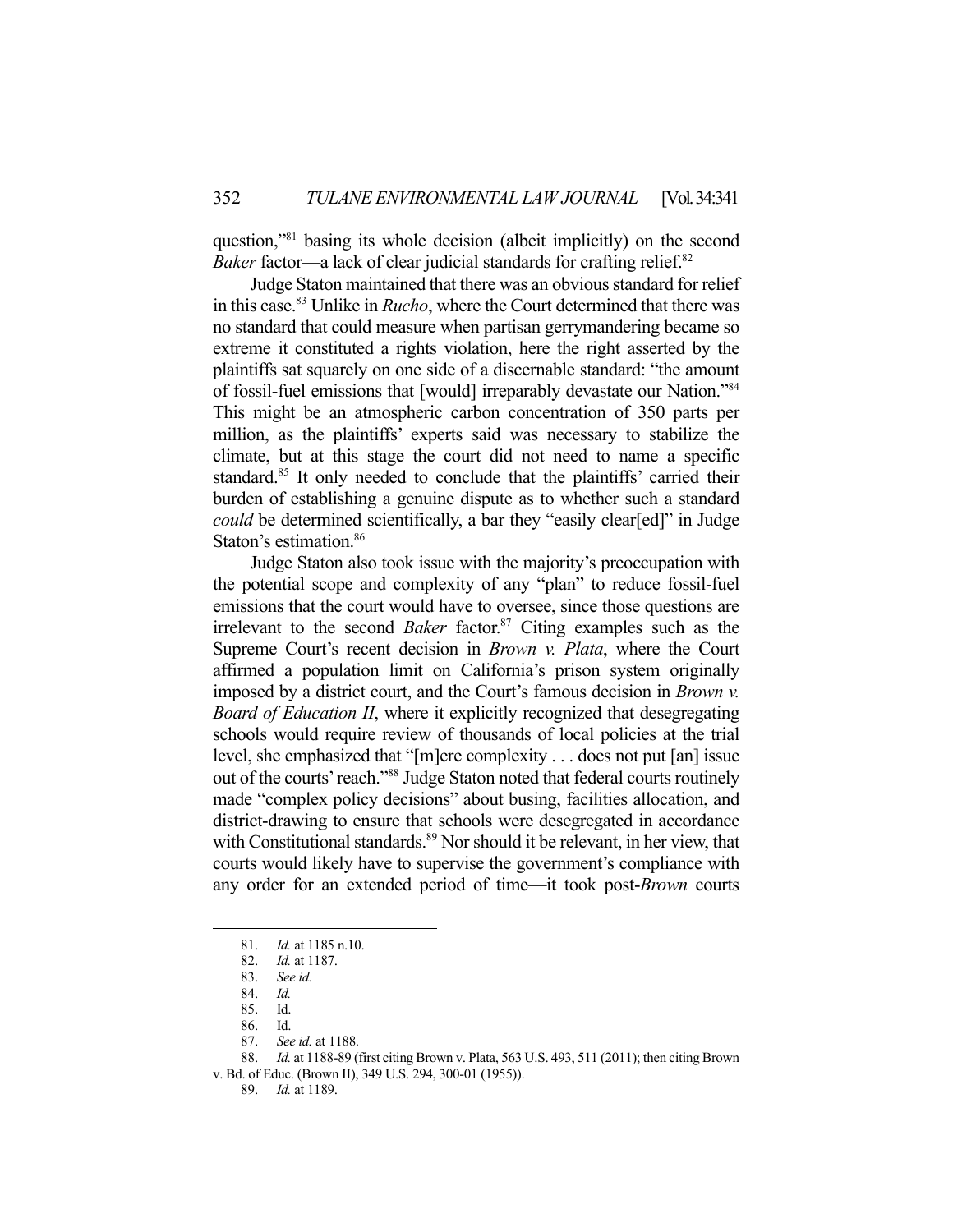decades to make headway in desegregating schools, and just because it may take decades to correct the government's "institutionalized violations" in the climate context does not mean that courts should shy away from providing any relief.<sup>90</sup> Such a broad reading of *Rucho*, Judge Staton warned, would "threaten[] to eviscerate judicial review in a swath of complicated but plainly apolitical contexts," such as affirmative action, abortion, and the free exercise of religion.<sup>91</sup>

#### IV. ANALYSIS

 During oral argument, lead counsel for the plaintiffs Julia Olson firmly maintained that the plaintiffs were not asking the court to do anything new or radical, but rather to simply apply "bedrock" constitutional principles to prevent the government from infringing on a basic, fundamental right, as courts have always done.<sup>92</sup> Judge Hurwitz was skeptical that the issue was really that simple:

OLSON: This Court does need to say that there's a constitutional right at stake, but Your Honor doesn't need to find it because it's in the Constitution in the Fifth Amendment that the plaintiffs have fundamental rights to life and liberty. And the Supreme Court has already recognized that the liberties that we all hold include our right to bodily integrity and personal security and family autonomy, so this court doesn't need to step out of bounds and recognize any kind of new right. It can stick with the bedrock fundamental rights that we all—

HURWITZ, J.: Actually, to be fair, look, you're arguing for us to break new ground. The Supreme Court said as much in its non-stay stay order, its 'surprising breadth of the arguments'—you may be right! I'm sympathetic to the problems you point out, but you shouldn't minimize, you shouldn't say this is just an ordinary suit and all we have to do is follow A, B, and C and we get there. You're asking us to do a lot of new stuff, aren't you?<sup>93</sup>

It's hard to disagree with Judge Hurwitz's characterization of the case. A single district court issuing an injunction against the federal government as sweeping as the one sought by the plaintiffs in this case would indeed be radical new ground for a court to break. But given the potential severity—and *irreversibility*—of the climate crisis, it is tough to swallow the majority's insistence that there is nothing a court can do in the face of

93. *Id.*

 <sup>90.</sup> *Id.*

 <sup>91.</sup> *Id.* at 1190.

 <sup>92.</sup> *See* Oral Argument at 54:55, Juliana v. United States, 947 F.3d 1159 (9th Cir. 2020) (No. 18-36082), https://www.youtube.com/watch?v=6PGCSWm86OI&t=2570s.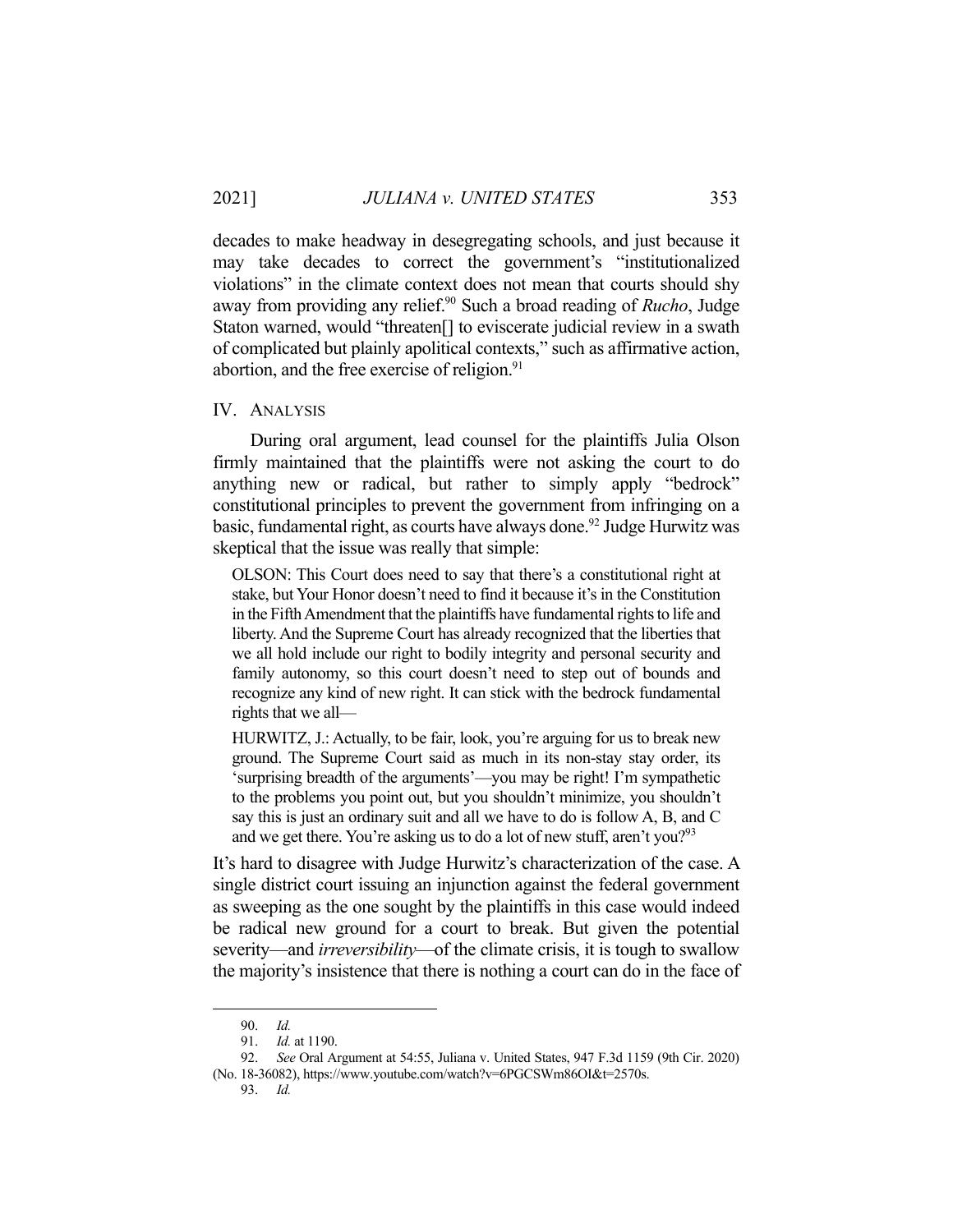the government's utter failure to meaningfully abate carbon emissions. As Judge Staton forcefully argued in her dissent, telling the plaintiffs that their only remedy is to beg and plead with Congress and the Executive Branch to preserve a minimally habitable climate—which they have failed to do for decades  $94$ —is tantamount to telling the plaintiffs that they have no remedy.95

 After the Ninth Circuit denied their subsequent petition for a rehearing *en banc*,<sup>96</sup> the plaintiffs filed a motion in the district court asking for leave to amend their complaint in order to seek primarily declaratory relief and hopefully avoid the redressability pitfalls described in the panel opinion.  $97$  At the time of printing, the parties are currently set for a settlement conference just a few days before oral argument on the motion to amend the complaint, a prospect that alarmed fossil fuel interests and prompted seventeen Republican AGs to file a motion to intervene.<sup>98</sup> Though many legal scholars have expressed cautious optimism about the plaintiffs' chances for success as the case wound its way through the courts,<sup>99</sup> it is hard to be optimistic about how much further this case could go. Especially given the recent conservative turn in the federal judiciary,100 the Supreme Court would probably not be sympathetic to the plaintiffs' case if it were to hear an appeal, just as it or any other federal court would be unlikely to rule favorably for a group of similarly situated plaintiffs. In

 <sup>94.</sup> The plaintiffs' original complaint was filed in 2015 and named President Obama and his cabinet members as defendants. First Amended Complaint for Declaratory and Injunctive Relief, Juliana v. United States, No. 6:15-cv-01517-TC (D. Or. Sept. 10, 2015).

 <sup>95.</sup> Juliana v. United States, 947 F.3d at 1181 (Staton, J., dissenting).

 <sup>96.</sup> Juliana v. United States, 986 F.3d 1295 (9th Cir. 2021).

<sup>97</sup>*. See* Plaintiff's Motion for Leave to Amend and File Second Amended Complaint for Declaratory and Injunctive Relief, Juliana v. United States, No. 6:15-cv-01517-AA (D. Or. Mar. 9, 2021), ECF No. 462.

 <sup>98.</sup> *See* Maxine Joselaw, *17 States Seek to Block* Juliana *Settlement*, E&E News (June 9, 2021), https://www.eenews.net/greenwire/2021/06/09/stories/1063734545 [https://perma.cc/945F -P6WB?type=image].

 <sup>99.</sup> *See generally* Professors Erin Ryan, Mary Wood, Jim Huffman, Irma Russell, and Richard Frank, Juliana v. United States: Debating the Fundamentals of the Fundamental Right to a Sustainable Climate, Florida State University Law Review Rehearing (Transcript) (Apr. 3, 2018), https://www.fsulawreview.com/article/juliana-v-united-states-debating-the-fundamentals-of-thefundamental-right-to-a-sustainable-climate/#\*.

 <sup>100.</sup> In just one term, President Trump has seated almost one quarter of the total number of Article III judges, including three Supreme Court justices. *See* Matthew Impelli, *Trump Has Appointed 216 Federal Judges and It Could Be 230 by Election Day*, NEWSWEEK (Sept. 18, 2020), https://www.newsweek.com/trump-has-appointed-216-new-federal-judges-it-could-230-electionday-1532901 [https://perma.cc/B52G-GHA2?type=image]; John Gramlich, *How Trump Compares with Other Recent Presidents in Appointing Federal Judges*, PEW RSCH. CTR. (July 15, 2020), https://www.pewresearch.org/fact-tank/2020/07/15/how-trump-compares-withother-recent-presidents-in-appointing-federal-judges/ [https://perma.cc/J58V-R525?type=image].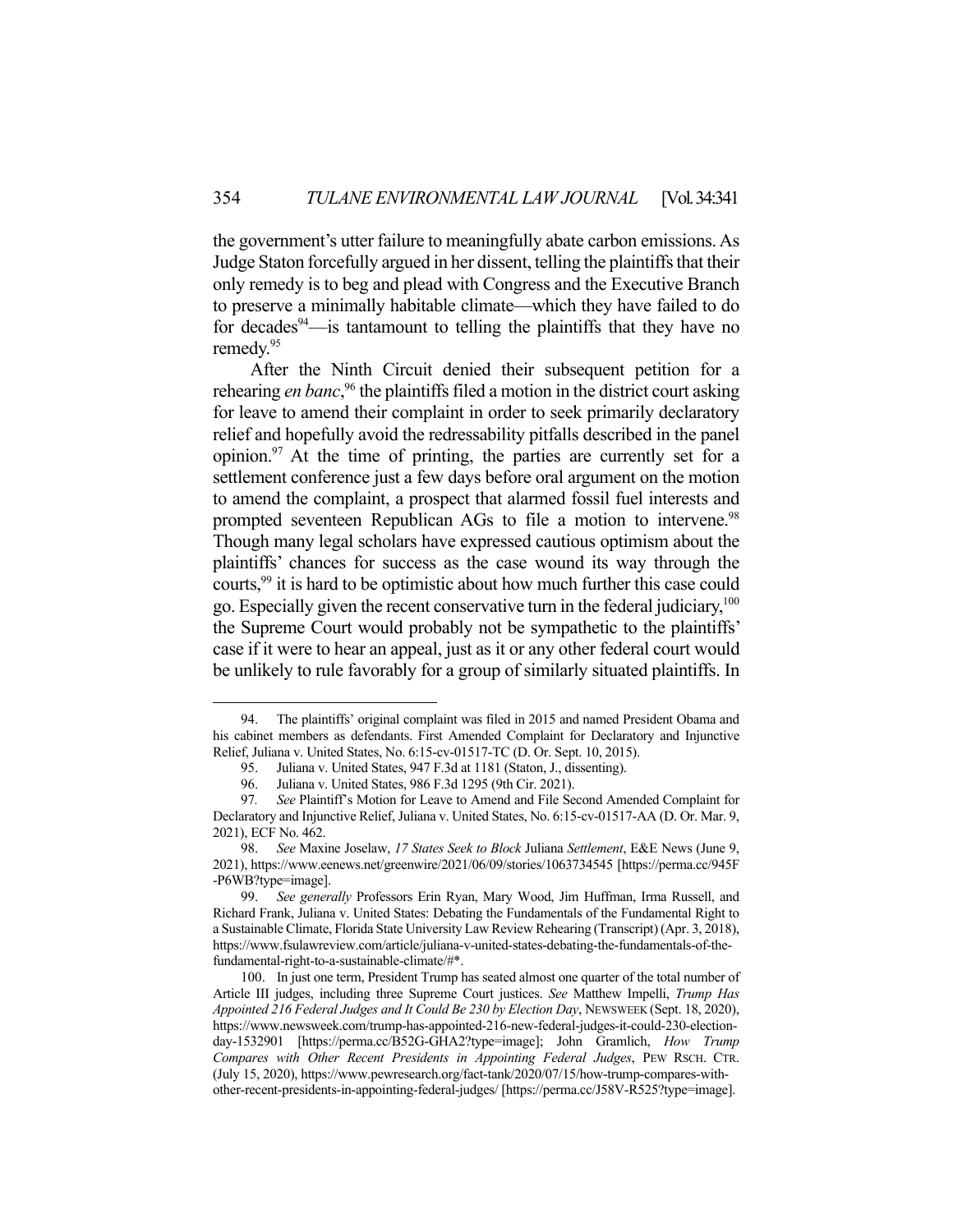fact, there is a distinct possibility that such cases could set the law back for climate plaintiffs, perhaps by raising the bar for standing impossibly high or by declaring, as the *Juliana* court declined to do, that all claims challenging the government's handling of the climate crisis must proceed under the Administrative Procedure Act. A different crop of climate lawsuits directed at large emitters and fossil fuel producers under state-law nuisance claims are probably more likely to enjoy success for the time being, especially given a string of recent victories in fending off defendants' attempts to remove those cases to federal court.<sup>101</sup>

 But even if the plaintiffs' do not ultimately reach trial or obtain a favorable settlement, it is important to recognize the successes this case has achieved. District Judge Ann Aiken's extensive order denying the government's motion to dismiss marked the first time a U.S. court had ever declared a constitutional right to a climate system capable of sustaining human life.<sup>102</sup> The Ninth Circuit's recognition that plaintiffs articulated concrete climate injuries traceable to the government's conduct is surely also a landmark ruling that climate advocates will be able to cite favorably in support of future cases. And even putting aside legal considerations, the intense public and media interest that the case generated<sup>103</sup> may well have a galvanizing effect far beyond the federal courts' actual disposition of the case. In fact, high courts in other countries have given favorable rulings in similar climate "human rights" cases brought by their own citizens,104 and with any luck the *Juliana* case will

 <sup>101.</sup> *See, e.g.*, City of Oakland v. BP PLC, 969 F.3d 895, 905-07 (9th Cir. 2020) (remanding back to state court on the grounds that the case did not raise a federal question and did not fall within either of the two exceptions to the well-pleaded complaint rule that defendants cited); Rhode Island v. Chevron Corp., 393 F. Supp. 3d 142, 147 (D.R.I. 2019) (holding that removal was not permissible since plaintiffs' complaint relied entirely on state law and did not raise a federal question).

 <sup>102.</sup> Michael C. Blumm & Mary Christina Wood, "No Ordinary Lawsuit": Climate Change, Due Process, and the Public Trust Doctrine, 67 AM. U. L. REV. 1, 7-8 (2017) https://ssrn.com/ abstract=2954661.

 <sup>103.</sup> See, e.g*.,* Carolyn Kormann, The Right to a Stable Climate Is the Constitutional Question of the Twenty-First Century, NEW YORKER (June 15, 2019) https://www.newyorker.com/ news/daily-comment/the-right-to-a-stable-climate-is-the-constitutional-question-of-the-twentyfirst-century [https://perma.cc/4Y97-3VTS?type=image]; John Schwartz, *Young People Are Suing the Trump Administration Over Climate Change. She's Their Lawyer.,* N.Y.TIMES (Oct. 23, 2018), https://www.nytimes.com/2018/10/23/climate/kids-climate-lawsuit-lawyer.html [https://perma. cc/H4C8-8PFL?type=image]; *60 Minutes: Juliana v. United States: The Climate Lawsuit* (CBS television broadcast Mar. 3, 2019), https://www.youtube.com/watch?v=Nm3EAPlT89I.

 <sup>104.</sup> *See, e.g.*, HR 12 December 2019, ECLI:NL:HR:2019:2007 (Stichting Urgenda/De Staat Der Nederlanden) (Dutch Supreme Court decision ordering the government to reduce national greenhouse gas emissions by at least twenty-five percent compared to 1990 levels by the end of 2020); Friends of the Irish Env't CLG v. Gov't of Ireland, Ir. and the Att'y Gen. [2020]